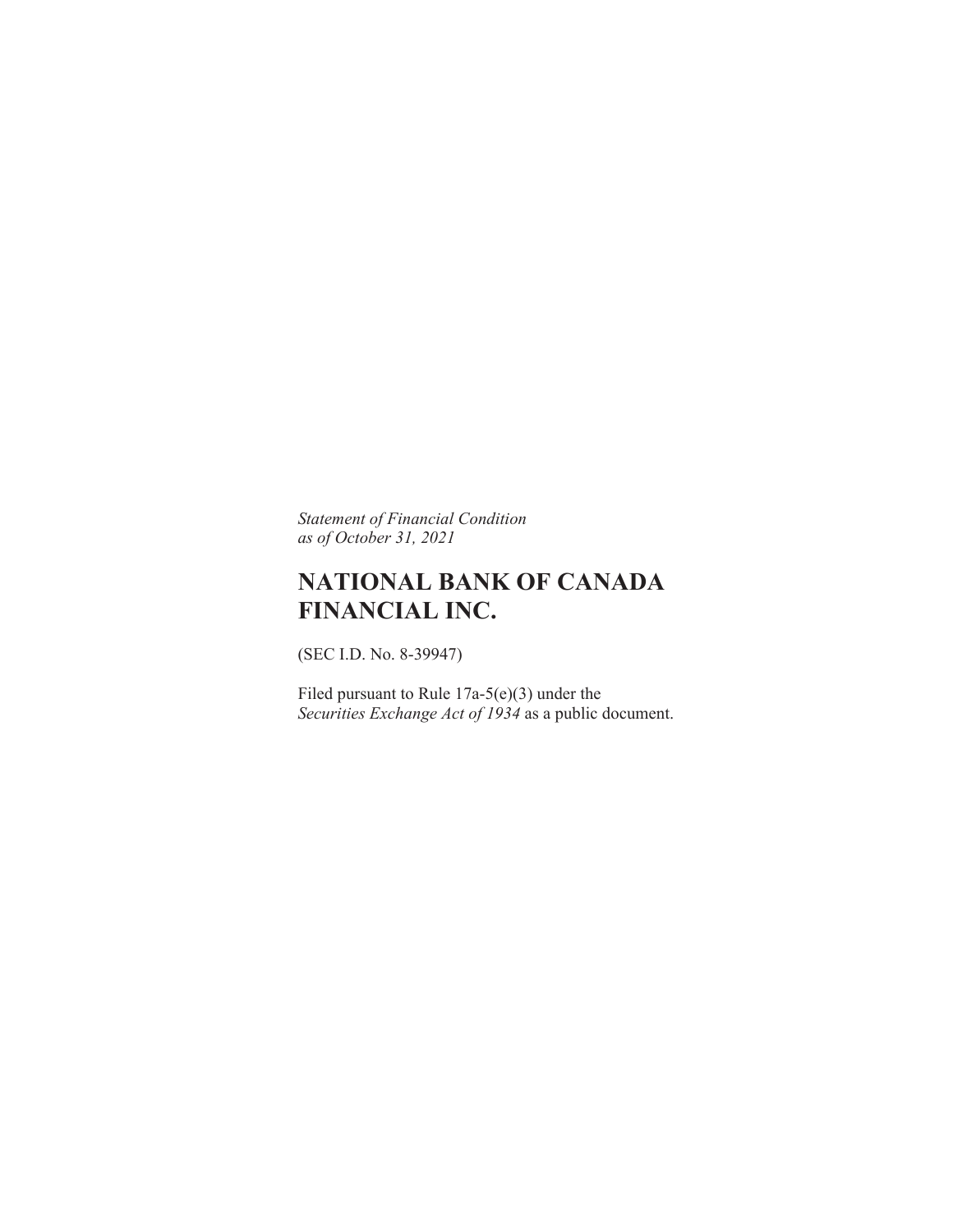# **NATIONAL BANK OF CANADA FINANCIAL INC. Table of Contents**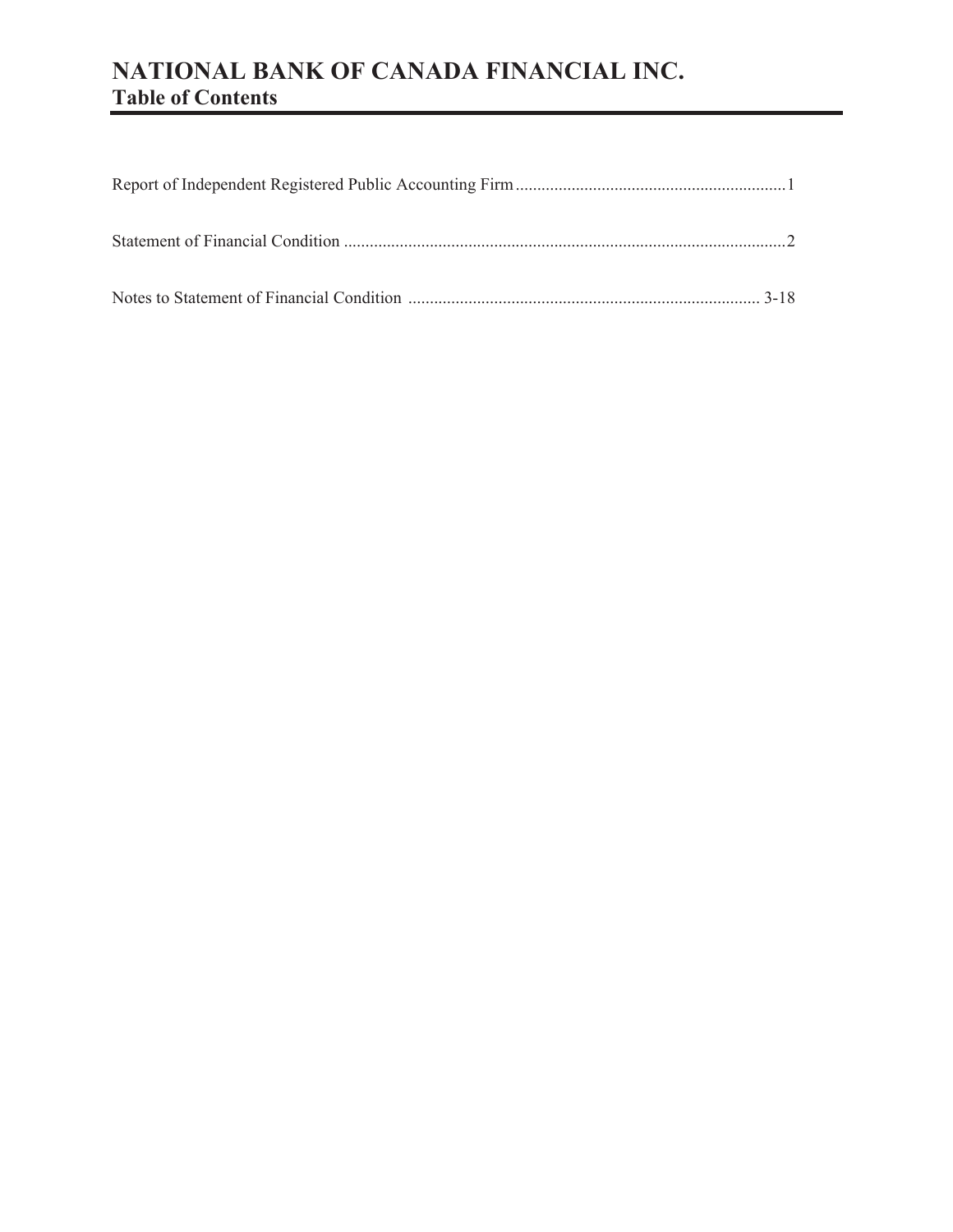# **EISNER AMPER**

#### **REPORT OF INDEPENDENT REGISTERED PUBLIC ACCOUNTING FIRM**

To the Management and Stockholder of National Bank of Canada Financial Inc.

#### *Opinion on the Financial Statement*

We have audited the accompanying statement of financial condition of National Bank of Canada Financial Inc. (the "Company") as of October 31, 2021 and the related notes (collectively referred to as the "financial statement"). In our opinion, the financial statement presents fairly, in all material respects, the financial position of the Company as of October 31, 2021, in conformity with accounting principles generally accepted in the United States of America.

#### *Basis for Opinion*

This financial statement is the responsibility of the Company's management. Our responsibility is to express an opinion on the Company's financial statement based on our audit. We are a public accounting firm registered with the Public Company Accounting Oversight Board (United States) ("PCAOB") and are required to be independent with respect to the Company in accordance with the U.S. federal securities laws and the applicable rules and regulations of the Securities and Exchange Commission and the PCAOB.

We conducted our audit in accordance with the standards of the PCAOB. Those standards require that we plan and perform the audit to obtain reasonable assurance about whether the financial statement is free of material misstatement, whether due to error or fraud. Our audit included performing procedures to assess the risks of material misstatement of the financial statement, whether due to error or fraud, and performing procedures that respond to those risks. Such procedures included examining, on a test basis, evidence regarding the amounts and disclosures in the financial statement. Our audit also included evaluating the accounting principles used and significant estimates made by management, as well as evaluating the overall presentation of the financial statement. We believe that our audit provides a reasonable basis for our opinion.

Eisnerflmper LLP

We have served as the Company's auditor since 2016.

EISNERAMPER LLP New York, New York December 21, 2021



"EisnerAmper" is the brand name under which EisnerAmper LLP and Eisner Advisory Group LLC provide professional services. EisnerAmper LLP and Eisner Advisory Group LLC are independently owned firms that practice in an alternative practice structure in accordance with the AICPA Code of Professional Conduct and applicable law, regulations and professional standards. EisnerAmper LLP is a licensed CPA firm that provides attest services, and Eisner Advisory Group LLC and its subsidiary entities provide tax and business consulting services. Eisner Advisory Group LLC and its subsidiary entities are not licensed CPA firms.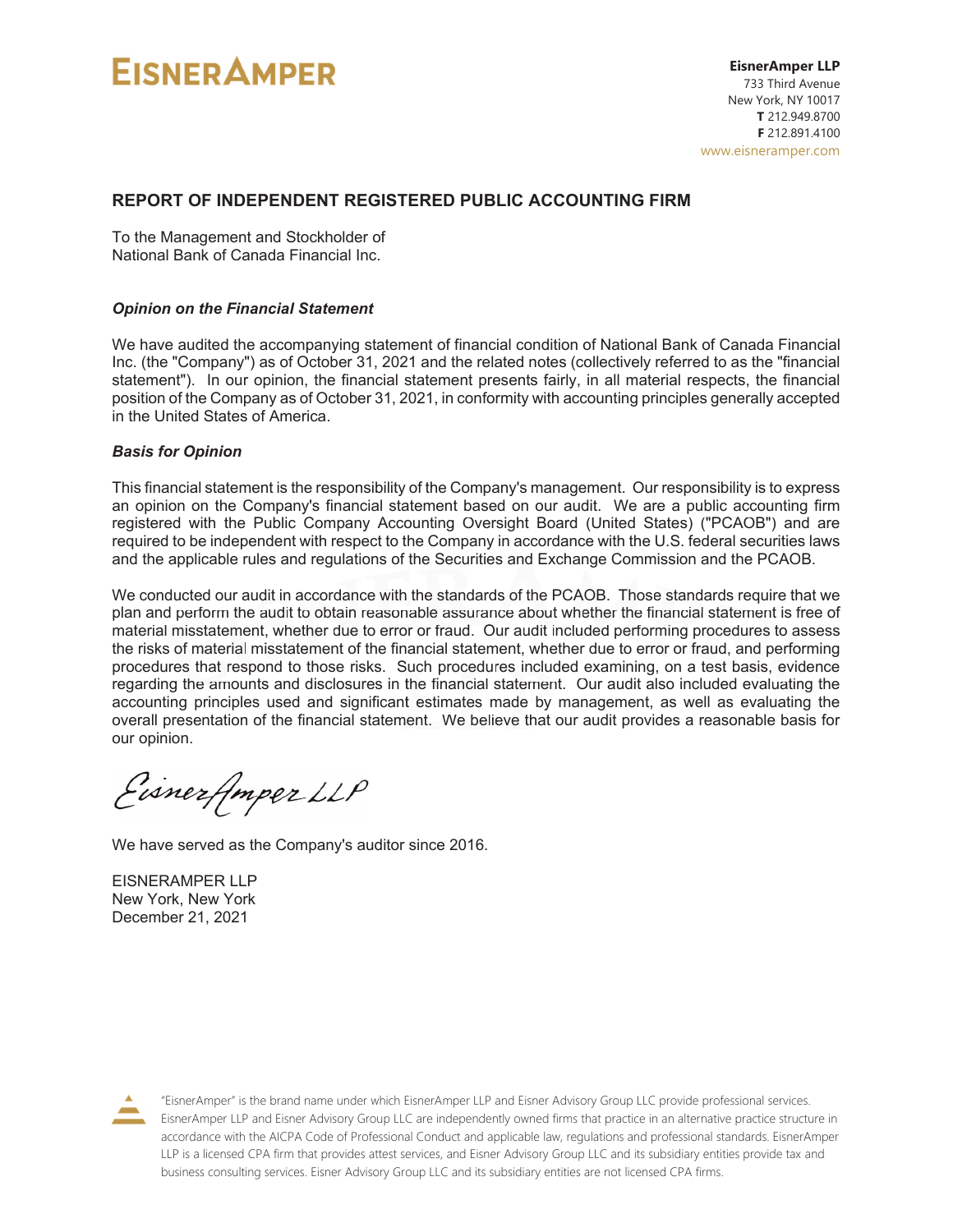## **NATIONAL BANK OF CANADA FINANCIAL INC.**

### **Statement of Financial Condition**

**As of October 31, 2021** 

**(In Thousands of U.S. Dollars)** 

|                                                                      | \$        |
|----------------------------------------------------------------------|-----------|
| <b>Assets</b>                                                        |           |
| Cash                                                                 | 3,343     |
| Securities owned and derivatives, at fair value (\$2,282,141 pledged |           |
| under securities financing transactions and \$18,046 pledged         |           |
| to a clearing organization)                                          | 3,889,513 |
| Securities borrowed                                                  | 2,165,588 |
| Securities received as collateral                                    | 1,330,198 |
| Deposits with clearing organizations                                 | 97,667    |
| Receivable from broker-dealers and clearing organizations            | 55,652    |
| Receivable from customers                                            | 21,515    |
| Receivable from related parties                                      | 1,093     |
| Income taxes receivable                                              | 18,538    |
| Deferred income taxes                                                | 723       |
| Other assets                                                         | 13,979    |
|                                                                      | 7,597,809 |
| <b>Liabilities</b><br>Bank loan payable to ultimate parent company   | 996,655   |
| Securities sold, not yet purchased and derivatives, at fair value    | 746,149   |
| Securities loaned                                                    | 3,872,837 |
| Obligation to return securities received as collateral               | 1,330,198 |
| Payable to broker-dealers and clearing organizations                 | 31,472    |
| Payable to customers                                                 | 13,210    |
| Payable to related parties                                           | 12,952    |
| Accrued expenses and other liabilities                               | 36,104    |
|                                                                      | 7,039,577 |
|                                                                      |           |
| <b>Stockholder's Equity</b>                                          |           |
| Common stock, par value of one cent per share:                       |           |
| 3,000 shares authorized                                              |           |
| 1,000 shares issued and outstanding                                  |           |
| Additional paid-in capital                                           | 456,537   |
| Retained earnings                                                    | 101,695   |
|                                                                      | 558,232   |
|                                                                      | 7,597,809 |

The accompanying notes are an integral part of this statement of financial condition.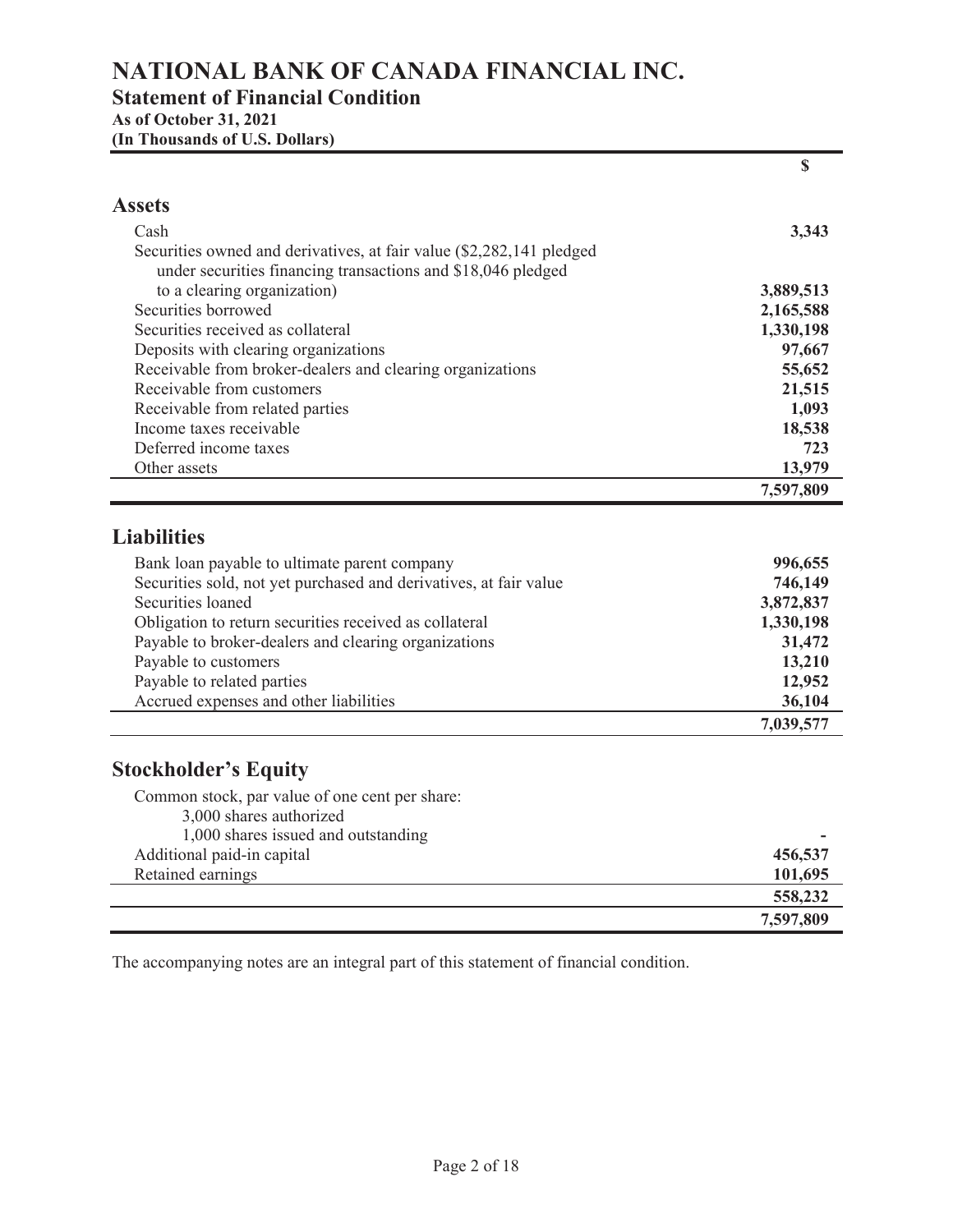### **1. Description of the Business**

National Bank of Canada Financial Inc. (the "Company") is a Delaware corporation, a registered broker-dealer under the *Securities Exchange Act of 1934* ("SEA") as well as a member of the Financial Industry Regulatory Authority ("FINRA") and a member of the Securities Investor Protection Corporation. The Company is also a member of the Depository Trust Company, the National Securities Clearing Corporation and the Options Clearing Corporation and is registered with the Municipal Securities Rulemaking Board.

The parent company of the Company is National Bank of Canada Financial Group Inc. ("parent company") and the Company is ultimately wholly-owned by National Bank of Canada ("NBC").

### **2. Significant Accounting Policies**

#### *Basis of Presentation*

The preparation of the statement of financial condition in conformity with accounting principles generally accepted in the United States of America ("U.S. GAAP") requires management to make estimates and assumptions that affect the reported amounts of assets and liabilities and disclosure of contingencies at the date of the statement of financial condition. These estimates and the underlying assumptions affect the amounts of assets, liabilities and reported disclosures about contingent assets and liabilities. Such estimates, including the fair value of financial instruments and valuation of deferred tax assets, are, by their nature, based on judgment and available information and, therefore, may vary from actual results. Management evaluates its estimates and assumptions on an ongoing basis using historical experience and other factors, including the current economic environment, which management believes to be reasonable under the circumstances. The Company adjusts such estimates and assumptions when facts and circumstances dictate. Actual results could differ from those estimates.

#### *Financial Instruments Transactions*

Financial instruments transactions are recorded on a trade date basis. Securities owned and securities sold, not yet purchased as well as derivatives are recorded at fair value in accordance with the Financial Accounting Standard Board ("FASB")'s *Accounting Standard Codification* ("ASC") 820, "Fair Value Measurement".

#### *Income Taxes*

The Company accounts for income taxes in accordance with FASB ASC 740, "Income Taxes", which requires the recognition of tax benefits or expenses on the temporary differences between the financial reporting and tax bases of assets and liabilities, including the accounting for uncertainty of income tax positions recognized in the statement of financial condition, prescribing a "more-likelythan-not" threshold and measurement attribute for recognition in the statement of financial condition of an asset or liability resulting from a tax position taken or expected to be taken in an income tax return.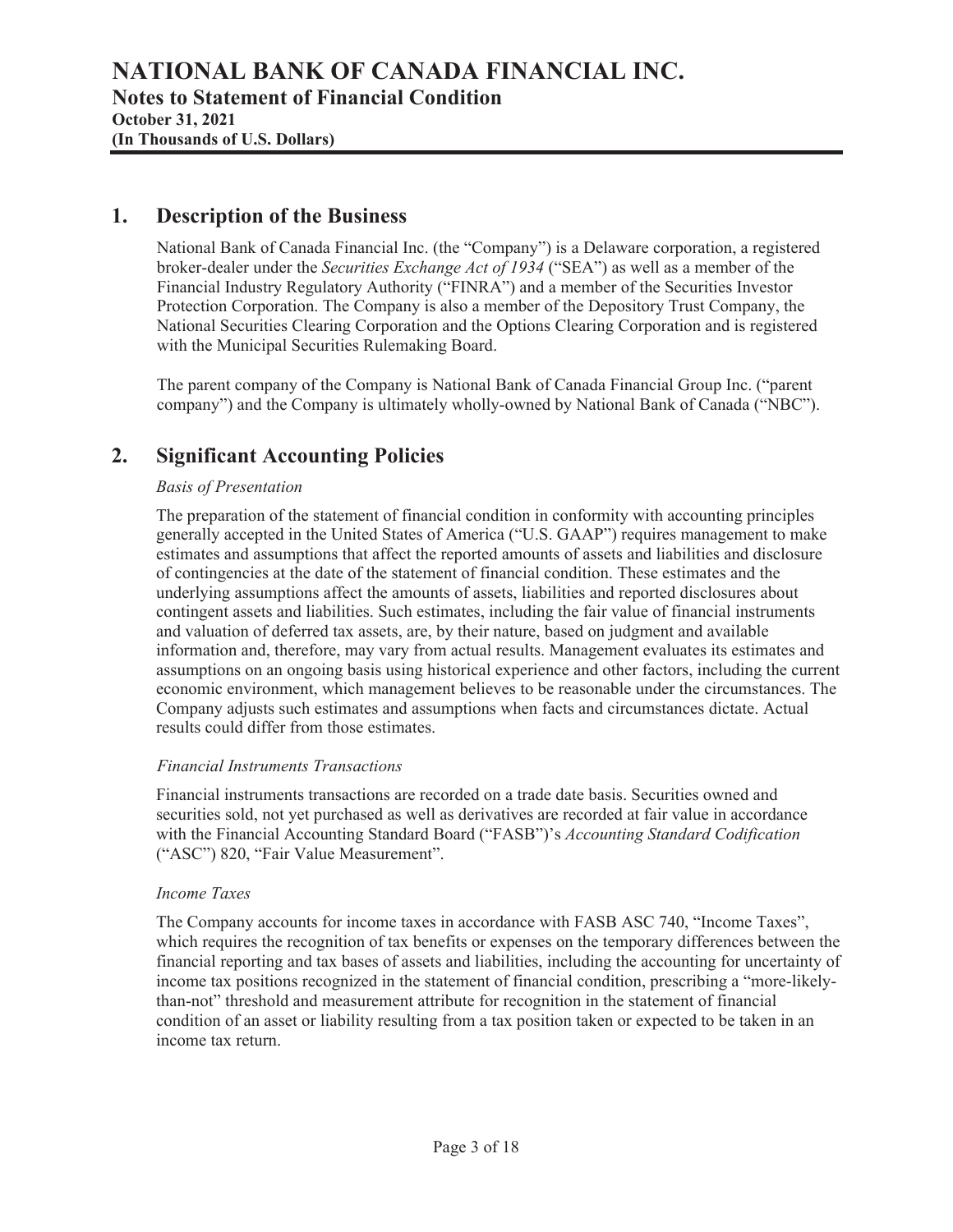### **2. Significant Accounting Policies (continued)**

#### *Foreign Currency Translation*

Monetary assets and liabilities denominated in foreign currencies are translated into U.S. dollars at the period-end exchange rates.

#### *Derivative Financial Instruments*

The Company enters into various transactions involving derivative financial instruments, including swap, option and futures contracts. These financial instruments are used to manage market risks. If quoted market prices are not available, then fair values are estimated on the basis of pricing models, quoted prices of instruments with similar characteristics or discounted cash flows.

#### *Accounting Standards Recently Adopted*

In June 2016, the FASB issued ASU No. 2016-13, "Financial Instruments – Credit Losses (Topic 326) – Measurement of Credit Losses on Financial Instruments", which amends the FASB's guidance on the impairment of financial instruments. The ASU adds to U.S. GAAP an impairment model ("current expected credit loss model" or "CECL"). Under this new guidance, an entity recognizes as an allowance its estimate of expected credit losses. Upon adoption of Topic 326 on November 1, 2020, the Company elected to use the practical expedient to areas such as securities borrowed and other collateralized transactions due to the continued marking of the underlying collateral. The Company adopted this accounting update using the modified retrospective method of adoption which resulted in no adjustment to amortized cost or retained earnings as of the effective date. The Company's adoption of this accounting update did not have a material impact on the Company's statement of financial condition.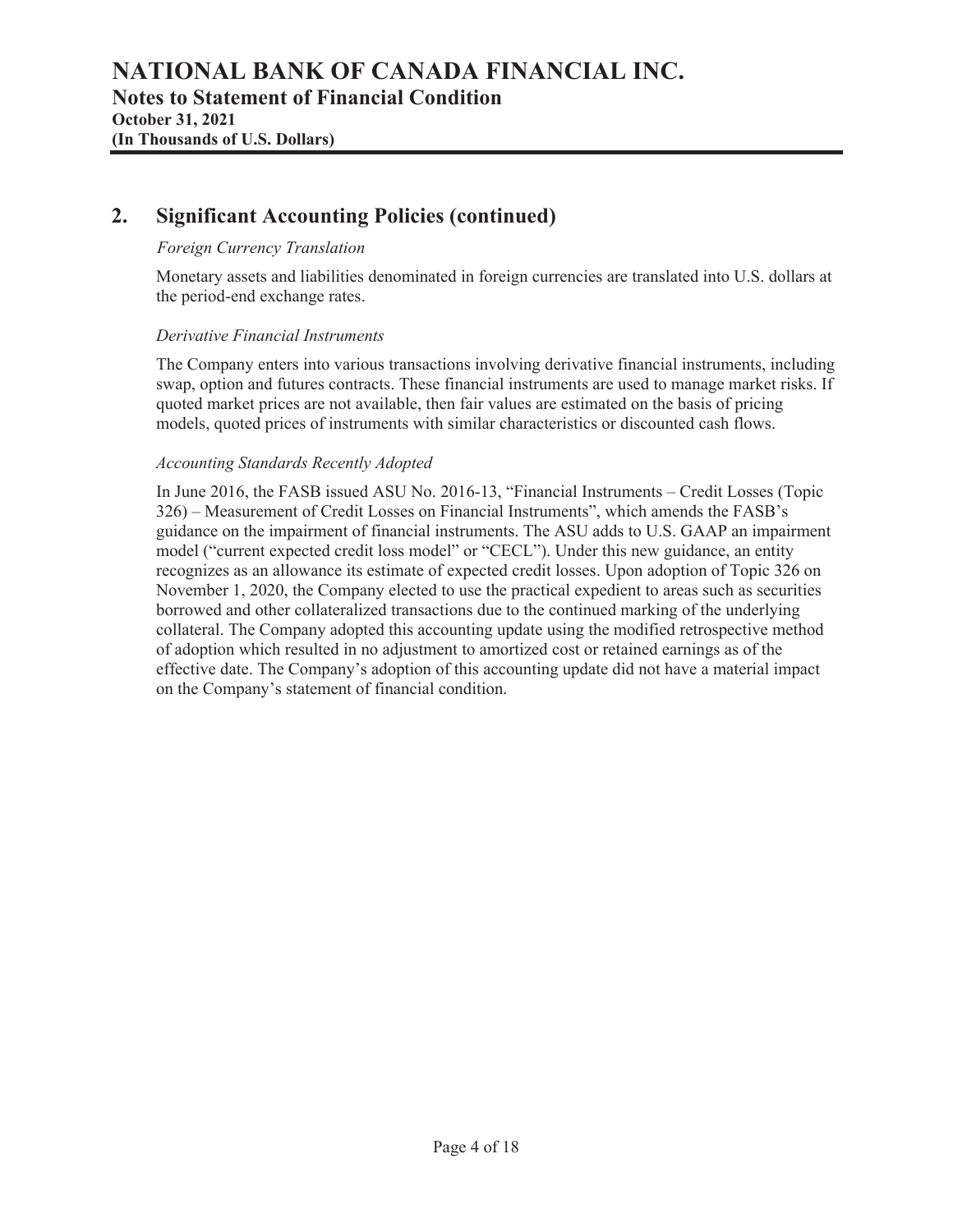### **3. Fair Value and Financial Instruments**

#### *Fair Value Measurement*

FASB ASC 820 defines fair value, establishes a framework for measuring fair value, and establishes a fair value hierarchy which prioritizes the use of observable inputs to valuation techniques. Fair value is the price that would be received to sell an asset or paid to transfer a liability in an orderly transaction between market participants at the measurement date. A fair value measurement assumes that the transaction to sell the asset or transfer the liability occurs in the principal market for the asset or liability or, in the absence of a principal market, the most advantageous market. Valuation techniques that are consistent with the market, income or cost approach, as specified by FASB ASC 820, are used to measure fair value.

The fair value hierarchy prioritizes the use of observable inputs to valuation techniques used to measure fair value into three broad levels:

- Level 1 inputs are quoted prices (unadjusted) in active markets for identical assets or liabilities the Company have the ability to access.
- $\bullet$  Level 2 inputs are inputs (other than quoted prices included within Level 1) that are observable for the asset or liability, either directly or indirectly.
- Level 3 inputs are unobservable inputs for the asset or liability and are significant to the overall fair value measurement.

The availability of observable inputs can vary from security to security and is affected by a wide variety of factors, including, for example, the type of security, the liquidity of markets, and other characteristics particular to the security. To the extent that valuation is based on models or inputs that are less observable or unobservable in the market, the determination of fair value requires more judgment. Accordingly, the degree of judgment exercised in determining fair value is greatest for instruments categorized in Level 3.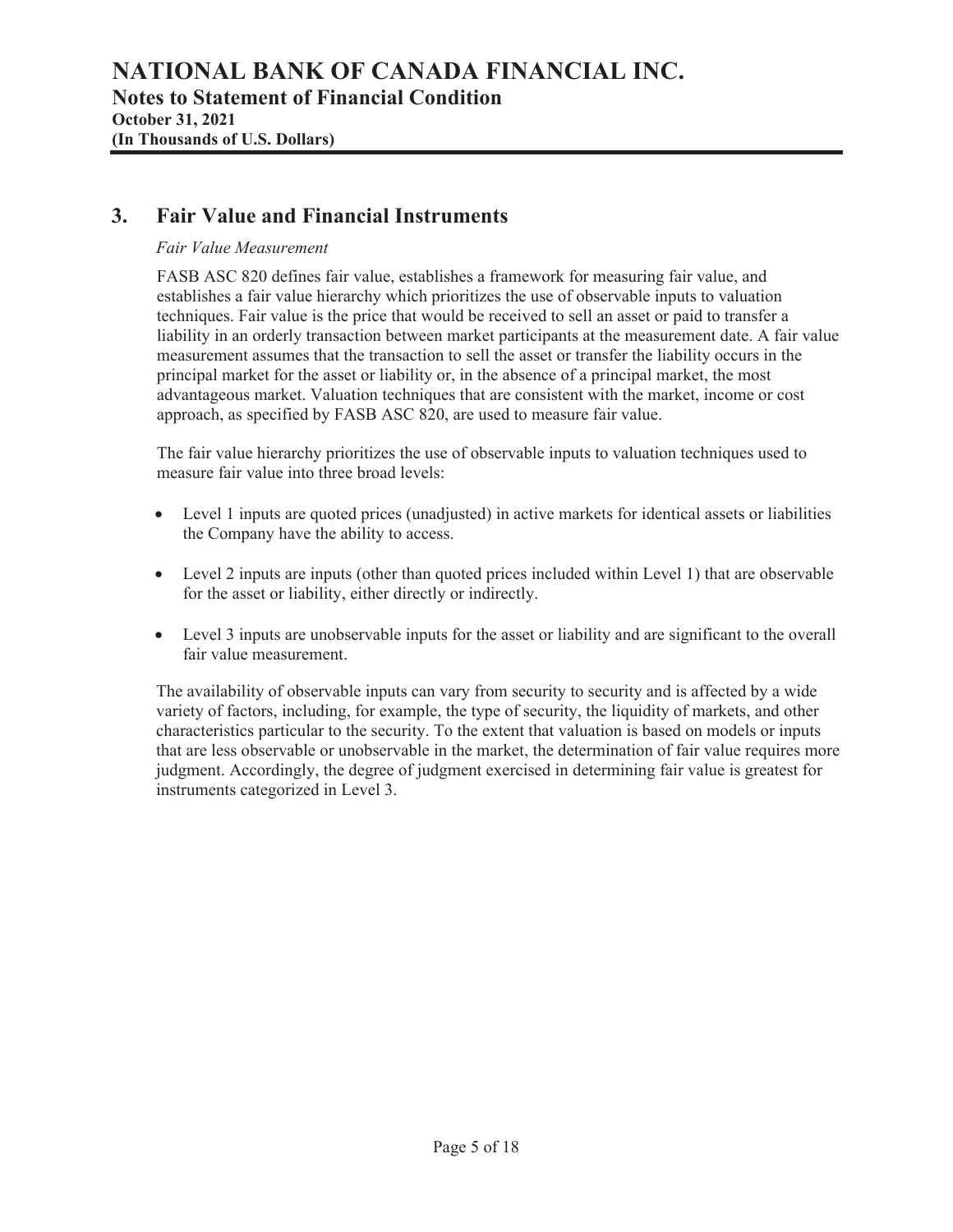### **3. Fair Value and Financial Instruments (continued)**

#### *Fair Value Measurement (continued)*

A description of the valuation techniques applied to the Company's major categories of assets and liabilities measured at fair value on a recurring basis follows.

(a) Exchange-Traded Equity Securities, Exchange-Traded Funds and Exchange-Traded Real Estate Investment Trusts

Exchange-traded equity securities, exchange-traded funds and exchange-traded real estate investment trusts are valued using quoted market prices. Accordingly, all of these exchangetraded securities are categorized in Level 1 of the fair value hierarchy.

(b) Listed Derivative Contracts

Listed derivatives contracts entered into by the Company are actively traded, are valued based on quoted market prices and are categorized in Level 1 of the fair value hierarchy.

(c) Over-the-Counter ("OTC") Interest Rate Swap Contracts

OTC interest rate swap contracts are valued based on the income approach. This approach is based on a discounted cash flow analysis whereby the value of the security is equal to the net present value of its future cash inflows or outflows. These swap contracts are categorized in Level 2 of the fair value hierarchy.

(d) OTC Total Return Equity Swap Contracts

OTC total return equity swap contracts are valued using the accrual pricing methodology which prices each leg of the swap based on its accrued value. The value of the interest leg is simply the accrued interest, and the value of the equity leg is the difference between the last price of the underlying equity security and its fixing price, times the nominal amount of the shares, plus dividends paid. These swap contracts are categorized in Level 2 of the fair value hierarchy.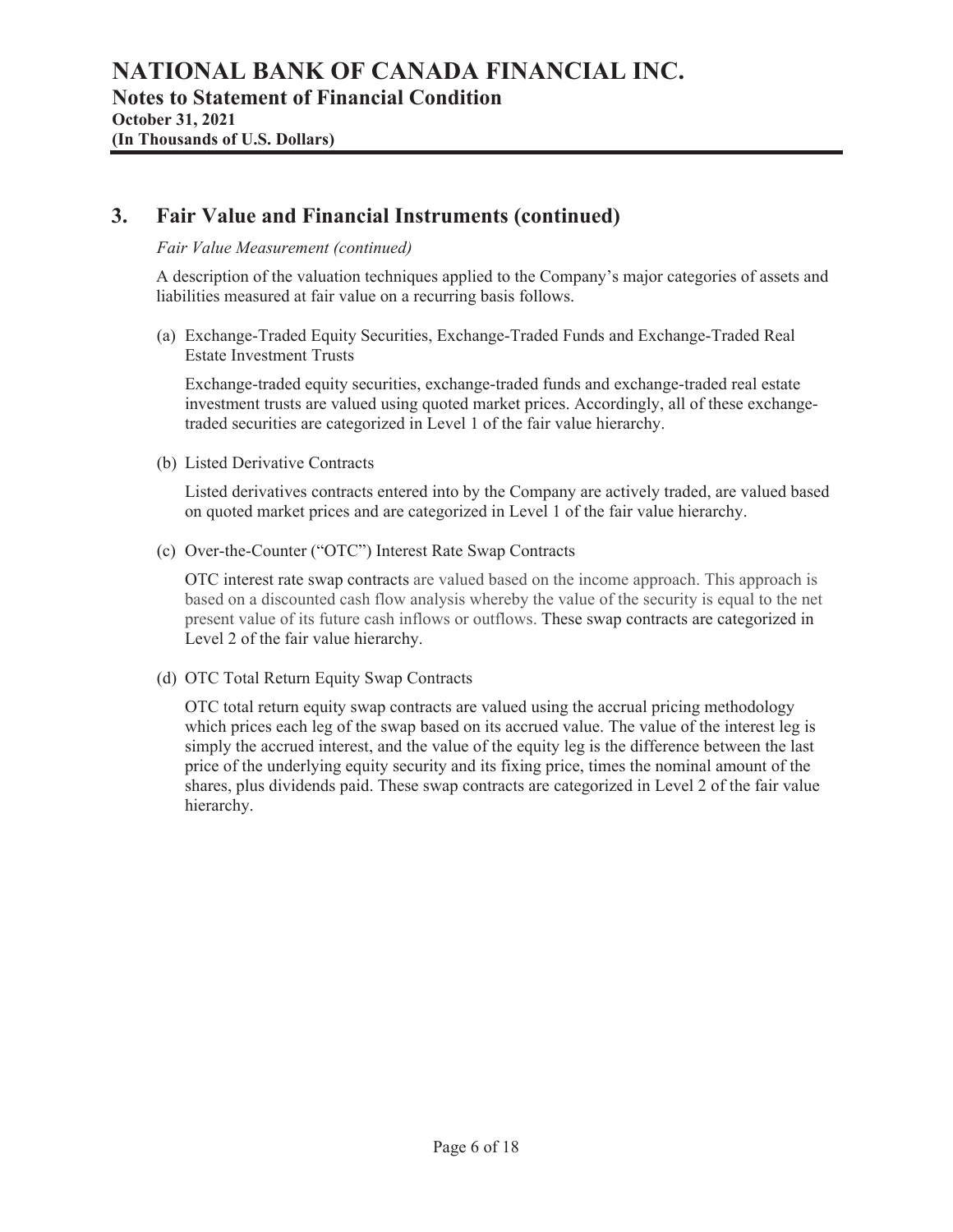### **3. Fair Value and Financial Instruments (continued)**

#### *Fair Value Measurement (continued)*

The following table presents the Company's fair value hierarchy for those financial assets and financial liabilities measured at fair value on a recurring basis:

|                                                                                                                                                          |                             | <b>Fair Value Measurements Using</b> |         |                |                             |
|----------------------------------------------------------------------------------------------------------------------------------------------------------|-----------------------------|--------------------------------------|---------|----------------|-----------------------------|
|                                                                                                                                                          | Level 1                     | Level 2                              | Level 3 | <b>Netting</b> | <b>Total</b>                |
|                                                                                                                                                          |                             | \$                                   | \$      |                | S                           |
| <b>Financial assets</b>                                                                                                                                  |                             |                                      |         |                |                             |
| Securities owned and derivatives                                                                                                                         |                             |                                      |         |                |                             |
| Exchange-traded equity securities                                                                                                                        | 2,846,178                   |                                      |         |                | 2,846,178                   |
| Exchange-traded funds                                                                                                                                    | 76,684                      |                                      |         |                | 76,684                      |
| Exchange-traded options contracts                                                                                                                        | 965,840                     |                                      |         |                | 965,840                     |
| Total return equity swap contracts                                                                                                                       |                             | 811                                  |         |                | 811                         |
|                                                                                                                                                          | 3,888,702                   | 811                                  |         |                | 3,889,513                   |
| Securities received as collateral                                                                                                                        | 1,330,198                   |                                      |         |                | 1,330,198                   |
|                                                                                                                                                          | 5,218,900                   | 811                                  |         |                | 5,219,711                   |
| Securities sold, not yet purchased and<br>derivatives<br>Exchange-traded equity securities<br>Exchange-traded funds<br>Exchange-traded options contracts | 84,629<br>43,025<br>617,513 |                                      |         |                | 84,629<br>43,025            |
|                                                                                                                                                          |                             |                                      |         |                | 617,513                     |
| Interest rate swap contracts                                                                                                                             |                             | 982<br>982                           |         |                |                             |
| Obligation to return<br>securities received as collateral                                                                                                | 745,167<br>1,330,198        |                                      |         |                | 982<br>746,149<br>1,330,198 |

There were no transfers between all levels of the fair value hierarchy during the year.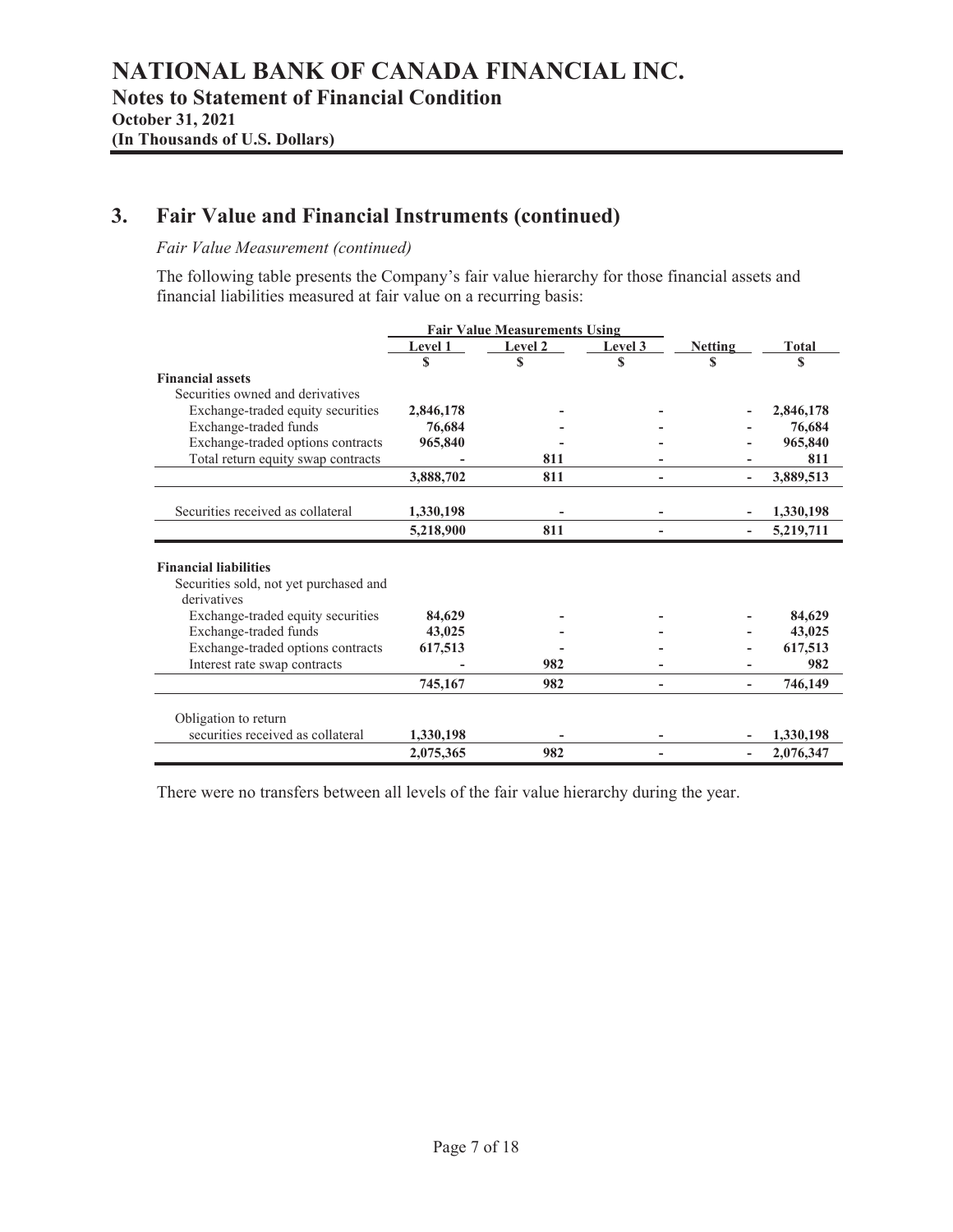### **3. Fair Value and Financial Instruments (continued)**

#### *Financial Instruments Not Measured at Fair Value*

The table below presents the carrying value, fair value and fair value hierarchy category of certain financial instruments that are not measured at fair value in the Company's statement of financial condition.

The carrying value of financial instruments not measured at fair value categorized in the fair value hierarchy as Level 1 or Level 2 (e.g., cash and securities borrowed) approximates fair value because of the relatively short period of time between their origination and expected maturity.

|                                        |           |           |          | <b>Fair Value Measurements Using</b> |         |
|----------------------------------------|-----------|-----------|----------|--------------------------------------|---------|
|                                        | Carrying  | Fair      |          |                                      |         |
|                                        | Value     | Value     | Level 1  | Level 2                              | Level 3 |
|                                        | S         | S         | <b>S</b> | S                                    | S       |
| <b>Financial assets</b>                |           |           |          |                                      |         |
| Cash                                   | 3,343     | 3,343     | 3,343    |                                      |         |
| Securities borrowed                    | 2,165,588 | 2,165,588 |          | 2,165,588                            |         |
| Deposits with clearing organizations   | 97,667    | 97,667    | 97,667   |                                      |         |
| Receivable from broker-dealers and     |           |           |          |                                      |         |
| clearing organizations                 | 55,652    | 55,652    |          | 55,652                               |         |
| Receivable from customers              | 21,515    | 21,515    |          | 21,515                               |         |
| Receivable from related parties        | 1,093     | 1,093     |          | 1,093                                |         |
| Other assets                           | 3,809     | 3,809     |          | 3,809                                |         |
|                                        | 2,348,667 | 2,348,667 | 101,010  | 2,247,657                            |         |
| <b>Financial liabilities</b>           |           |           |          |                                      |         |
| Bank loan payable to ultimate          |           |           |          |                                      |         |
| parent company                         | 996,655   | 996,655   |          | 996,655                              |         |
| Securities loaned                      | 3,872,837 | 3,872,837 |          | 3,872,837                            |         |
| Payable to broker-dealers and          |           |           |          |                                      |         |
| clearing organizations                 | 31,472    | 31,472    |          | 31,472                               |         |
| Payable to customers                   | 13,210    | 13,210    |          | 13,210                               |         |
| Payable to related parties             | 12,952    | 12,952    |          | 12,952                               |         |
| Accrued expenses and other liabilities | 1,109     | 1,109     |          | 1,109                                |         |
|                                        | 4,928,235 | 4,928,235 |          | 4,928,235                            |         |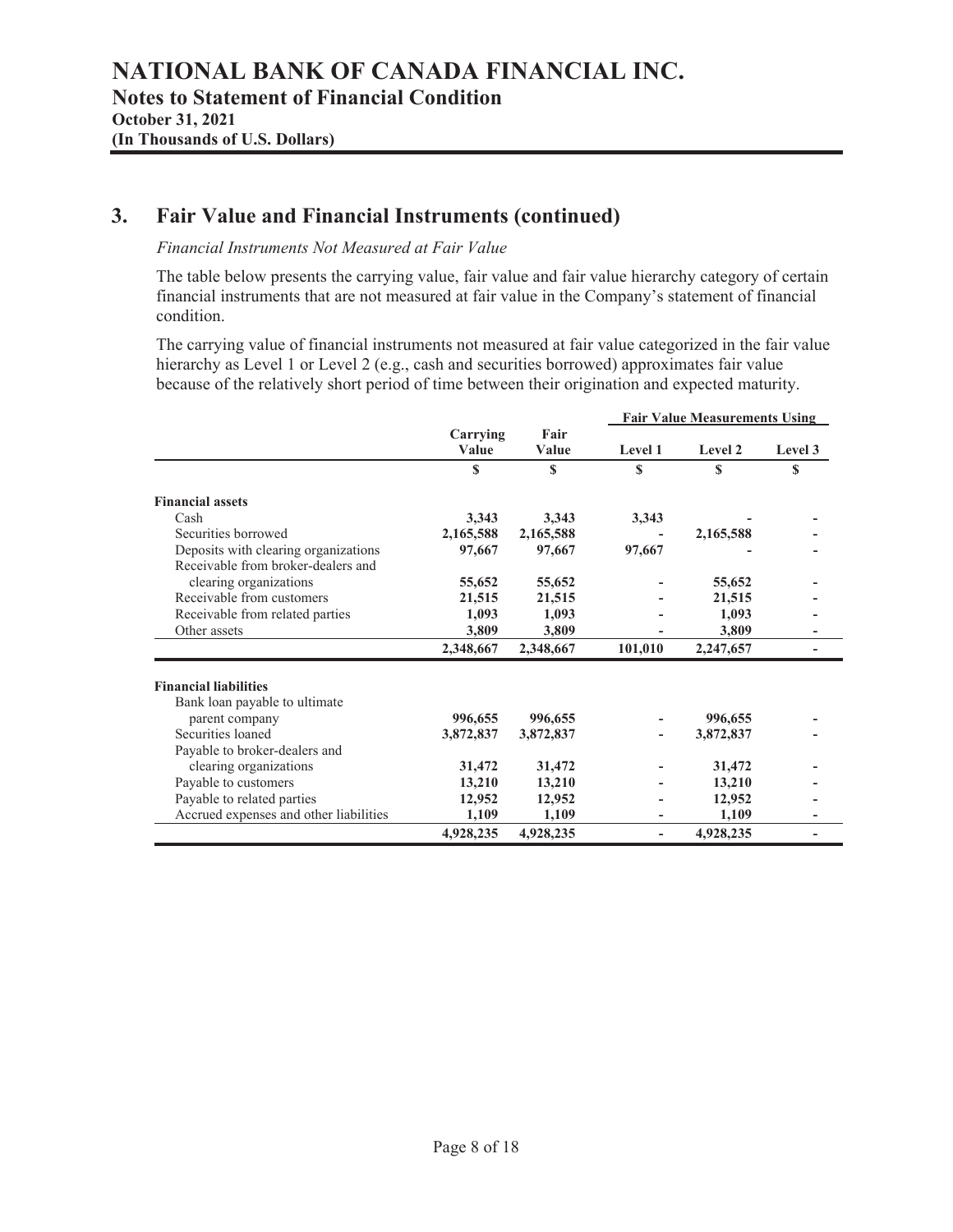### **3. Fair Value and Financial Instruments (continued)**

#### *Risk Management*

(a) Position Risk and Interest Rate Risk

The position risk of the Company corresponds to the risk that fluctuation in the prices of securities and in interest rates result in losses. The risk related to the fluctuation in the prices of securities represents the loss the Company might incur due to changes in the fair value of a given instrument. Interest rate risk corresponds to the possible effect of fluctuations in interest rates on the Company's income and the return on stockholder's equity. The Company protects itself against these risks through hedging techniques and market exposure limits.

(b) Credit Risk and Credit Risk Concentration

Credit risk is the risk of financial loss as a result of default by a counterparty with respect to its obligations towards the Company. The Company attempts to limit credit risk by dealing with counterparties it deems creditworthy and by ensuring compliance with agreements.

Credit risk concentration also arises when the Company grants loans to a single debtor or group of debtors with similar characteristics such that a change in economic or other circumstances could have the same impact on their ability to honor their obligations. The Company's greatest concentration of counterparty risk is with related parties. This concentration arises in the normal course of the Company's business and management does not believe it to be unusual.

As of October 31, 2021, the Company's greatest concentration of credit risk is from amounts totaling \$1,091 that are receivable from NBFI.

#### *Derivative Financial Instruments*

Derivative financial instruments are financial contracts whose value is derived from an underlying interest rate, exchange rate, equity, commodity, credit instrument or index. Derivatives include swap, futures, forward or option contracts, or other financial instruments with similar characteristics.

Derivative financial instruments used for trading purposes, including economic hedges of trading instruments, are carried at fair value.

Derivative financial instruments used for purposes other than trading are carried at fair value. The Company has entered into total return equity swaps with NBC to economically hedge the Company's exposure arising from an employee compensation plan linked to the future fluctuation of NBC's stock price.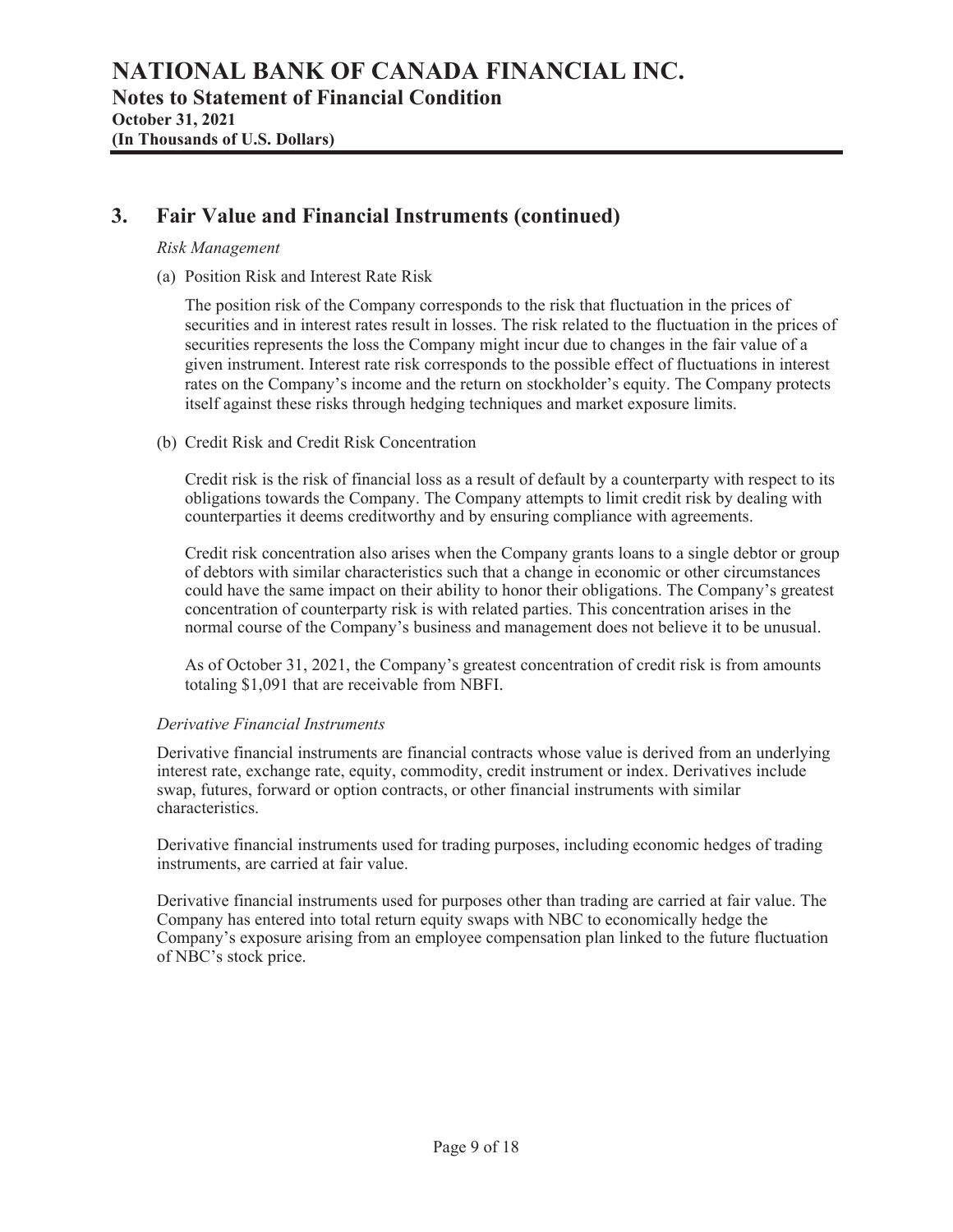### **3. Fair Value and Financial Instruments (continued)**

#### *Derivative Financial Instruments (continued)*

Notional amounts of derivative financial instruments are not presented in assets and liabilities in the statement of financial condition. They represent the set underlying principal of a derivative financial instrument and serve as a point of reference in applying an exchange rate, interest rate, stock market price or other variable in order to determine the amount of cash flows to be exchanged.

Notional amounts of derivative financial instruments as of October 31, 2021, are as follows:

|                                    | <b>One Year</b><br>or Less | One to<br><b>Five Years</b> | <b>Total</b><br><b>Contracts</b> |
|------------------------------------|----------------------------|-----------------------------|----------------------------------|
|                                    | S                          | S                           | S                                |
| <b>Equity derivatives</b>          |                            |                             |                                  |
| OTC contracts                      |                            |                             |                                  |
| Total return equity swap contracts | 14,485                     |                             | 14,485                           |
| Exchange-traded contracts          |                            |                             |                                  |
| Long options contracts             | 4,760,967                  | 46,671                      | 4,807,638                        |
| Short options contracts            | 4,757,998                  | 46,671                      | 4,804,669                        |
|                                    | 9,533,450                  | 93,342                      | 9,626,792                        |
| Interest rate derivatives          |                            |                             |                                  |
| OTC contracts                      |                            |                             |                                  |
| Interest rate swap contracts       | 1,218,073                  |                             | 1,218,073                        |
|                                    | 10,751,523                 | 93,342                      | 10,844,865                       |

During the year ended October 31, 2021, the month-end notional amounts of derivative financial instrument contracts entered into by the Company have fluctuated in the range of \$4,500,000 to \$15,800,000.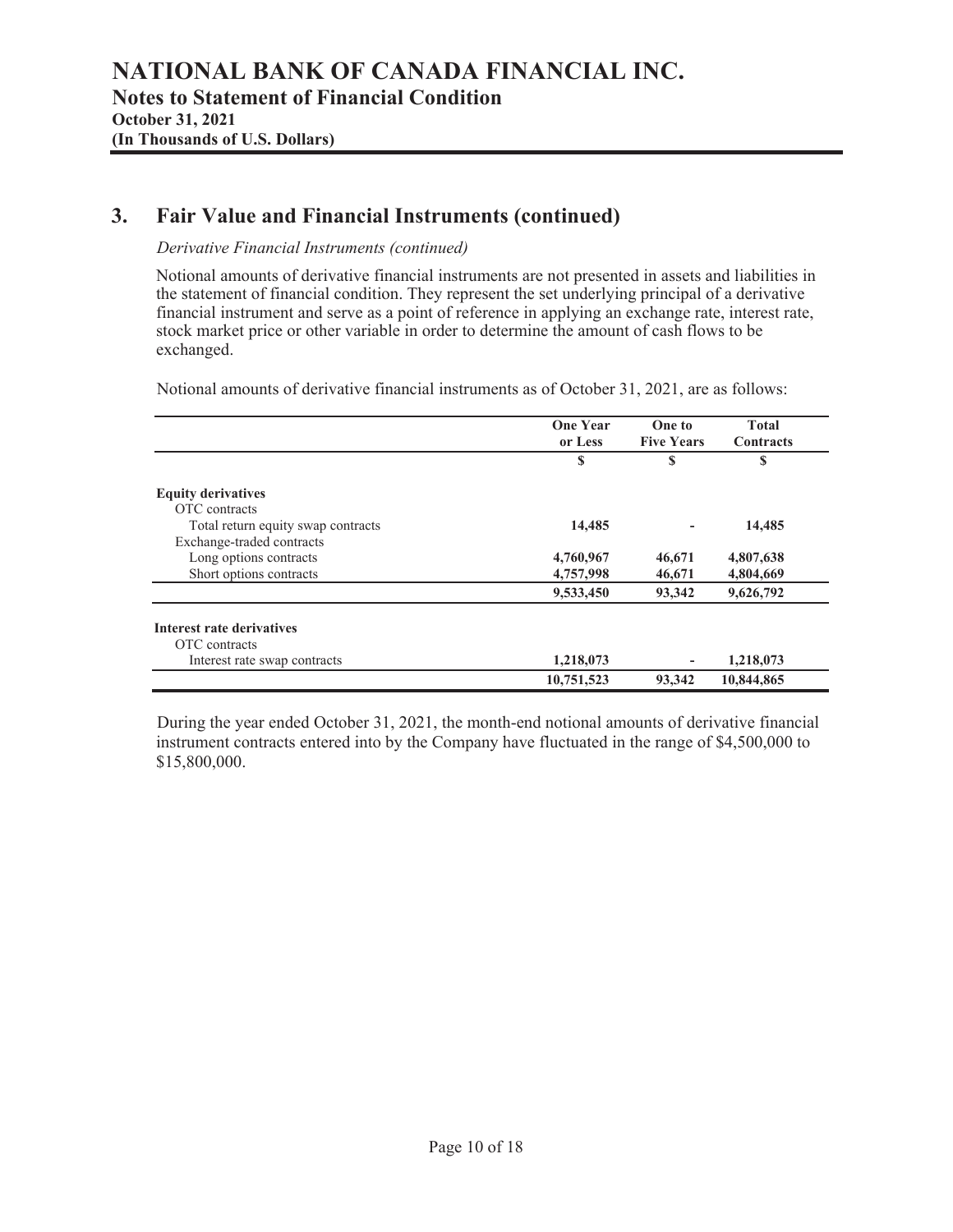### **3. Fair Value and Financial Instruments (continued)**

*Derivative Financial Instruments (continued)* 

Fair values of derivative financial instruments as of October 31, 2021, are as follows:

|                                    | <b>Assets</b> | <b>Liabilities</b> |
|------------------------------------|---------------|--------------------|
|                                    | S             | S                  |
| <b>Equity derivatives</b>          |               |                    |
| OTC contracts                      |               |                    |
| Total return equity swap contracts | 811           |                    |
| Exchange-traded contracts          |               |                    |
| Options contracts                  | 965,840       | 617,513            |
|                                    | 966,651       | 617,513            |
| Interest rate derivatives          |               |                    |
| OTC contracts                      |               |                    |
| Interest rate swap contracts       |               | 982                |
|                                    |               | 982                |
| <b>Total derivatives</b>           | 966,651       | 618,495            |
| <b>Netting</b>                     |               |                    |
|                                    | 966,651       | 618,495            |

Derivative financial instruments present credit risk. This is the risk of financial loss that the Company will have to assume if the counterparty fails to honor its contractual obligations.

In case of exchange-traded contracts, exposure to credit risk is limited because these transactions are standardized contracts executed on established exchanges, each of which is associated with a well-capitalized clearing house that assumes the obligations of both counterparties and guarantees their performance obligations. All exchange-traded contracts are subject to initial margins and daily settlement.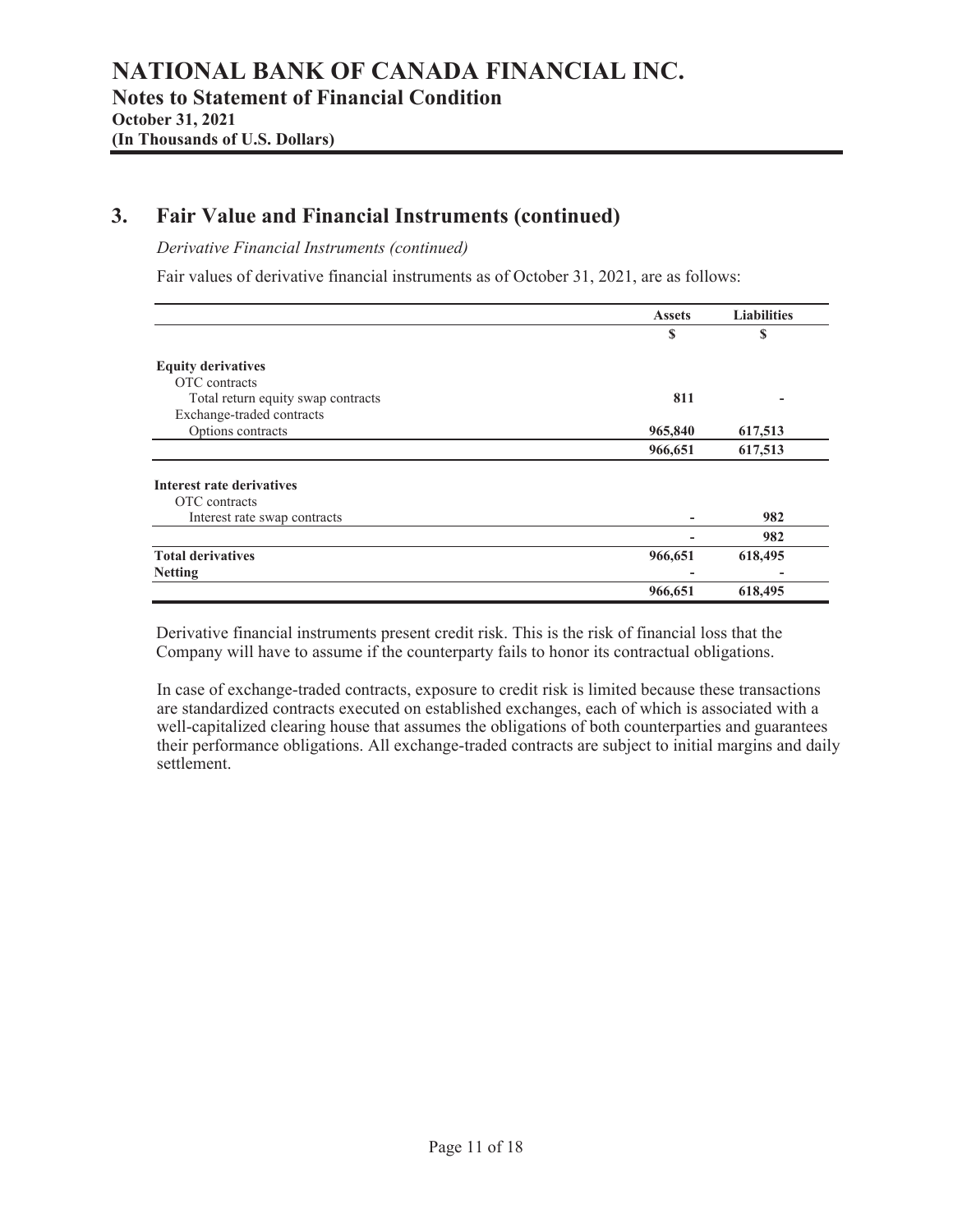### **4. Securities Financing**

Securities borrowed and securities loaned transactions are presented on the statement of financial condition except where other securities are used as collateral. Securities borrowed transactions require the Company to deposit cash or securities with the lender. With respect to securities loaned, the Company receives collateral in the form of cash or securities in an amount generally in excess of the fair value of securities loaned.

The Company monitors the fair value of securities borrowed and loaned on a daily basis, with additional collateral obtained or refunded as necessary. Securities borrowed and securities loaned transactions are recorded at the amount of cash collateral advanced or received, adjusted for additional collateral obtained or received. Interest on such transactions when conducted with unrelated parties is accrued and is included on the statement of financial condition in other assets and in accrued expenses and other liabilities. Interest on such transactions when conducted with related parties is accrued and is included on the statement of financial condition in amounts receivable from and payable to related parties. For further information on securities borrowed and loaned transactions with related parties, see Note 8.

|                     |                                                                |                                                                                                  |                                                                                                                    |                                                                                                | <b>Gross Amounts</b><br>Not Offset in the<br><b>Statement of</b><br><b>Financial Condition</b> |                      |  |
|---------------------|----------------------------------------------------------------|--------------------------------------------------------------------------------------------------|--------------------------------------------------------------------------------------------------------------------|------------------------------------------------------------------------------------------------|------------------------------------------------------------------------------------------------|----------------------|--|
|                     | Gross<br><b>Amounts of</b><br>Recognized<br><b>Assets</b>      | Gross<br><b>Amounts</b><br>Offset in the<br><b>Statement of</b><br><b>Financial</b><br>Condition | <b>Net Amounts</b><br>of Assets<br><b>Presented in the</b><br><b>Statement of</b><br><b>Financial</b><br>Condition | Financial<br><b>Instruments</b>                                                                | Cash<br>Collateral<br><b>Received</b>                                                          | <b>Net</b><br>Amount |  |
|                     | \$                                                             | \$                                                                                               | \$                                                                                                                 | \$                                                                                             | \$                                                                                             | \$                   |  |
| Securities borrowed | 2,165,588                                                      |                                                                                                  | 2,165,588                                                                                                          | (2,089,644)                                                                                    |                                                                                                | 75,944               |  |
|                     |                                                                |                                                                                                  |                                                                                                                    | <b>Gross Amounts</b><br>Not Offset in the<br><b>Statement of</b><br><b>Financial Condition</b> |                                                                                                |                      |  |
|                     | Gross<br><b>Amounts of</b><br>Recognized<br><b>Liabilities</b> | Gross<br><b>Amounts</b><br>Offset in the<br><b>Statement of</b><br><b>Financial</b><br>Condition | <b>Net Amounts</b><br>of Liabilities<br>Presented in the<br><b>Statement of</b><br><b>Financial</b><br>Condition   | Financial<br><b>Instruments</b>                                                                | Cash<br>Collateral<br>Pledged                                                                  | <b>Net</b><br>Amount |  |
|                     | S                                                              | \$                                                                                               | S                                                                                                                  | \$                                                                                             | \$                                                                                             | \$                   |  |
| Securities loaned   | 3,872,837                                                      |                                                                                                  | 3,872,837                                                                                                          | (3,743,312)                                                                                    |                                                                                                | 129,525              |  |

The following table presents as of October 31, 2021, the gross and net balances of securities borrowed and loaned.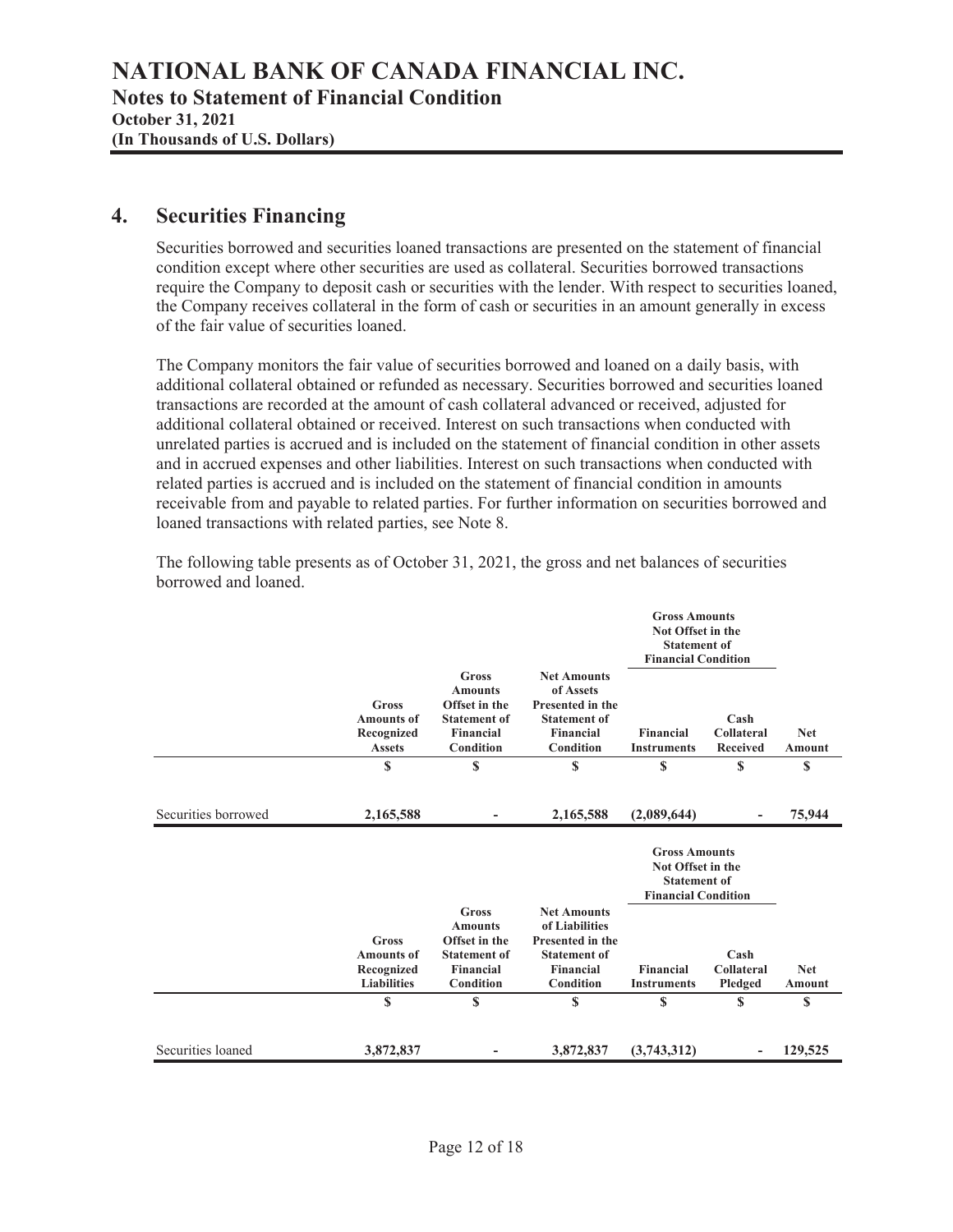### **4. Securities Financing (continued)**

The following tables present as of October 31, 2021, security class information related to the gross asset for securities borrowed and the gross liability for securities loaned as well as the remaining maturity of the agreements.

|                                                                               | <b>Securities</b><br><b>Borrowed</b> | <b>Securities</b><br>Loaned |
|-------------------------------------------------------------------------------|--------------------------------------|-----------------------------|
|                                                                               | S                                    | S                           |
| Exchange-traded equity securities, funds and<br>real estate investment trusts | 2,038,590                            | 3,743,799                   |
| Corporate bonds                                                               | 74,245                               | 76,278                      |
| Canadian provincial bonds                                                     | 47,092                               | 47,095                      |
| Supranational bonds                                                           | 5,104                                | 5,104                       |
| Canadian government agency bonds                                              | 557                                  | 561                         |
|                                                                               | 2,165,588                            | 3,872,837                   |

|                     | Overnight<br>and Open | Up to $30$<br>Days | $30 - 90$<br>Days        | Greater<br>Than 90<br>Days | <b>Total</b> |
|---------------------|-----------------------|--------------------|--------------------------|----------------------------|--------------|
|                     | S                     | S                  | S                        | S                          | S            |
| Securities borrowed | 2,165,588             | ۰                  | $\overline{\phantom{a}}$ | $\overline{\phantom{a}}$   | 2,165,588    |
| Securities loaned   | 3,872,837             | ۰                  | $\overline{\phantom{a}}$ | $\overline{\phantom{a}}$   | 3,872,837    |

### **5. Pledged Securities Owned and Collateral**

The Company pledges certain of its securities owned to collateralize securities financings as well as to meet certain obligations under an agreement with a clearing organization. Pledged securities that can be sold or repledged by the secured party are identified in the statement of financial condition.

As of October 31, 2021, the carrying value of pledged securities owned that can be sold or repledged by the counterparty was as follows:

| Securities owned pledged under securities loaned collateralized with cash | 2,282,141 |
|---------------------------------------------------------------------------|-----------|
| Securities owned pledged to a clearing organization                       | 18,046    |
|                                                                           | 2,300,187 |

Under its securities borrowed agreements, the Company is permitted to sell or repledge the securities received. As of October 31, 2021, the fair value of securities received under securities borrowed transactions amounted to \$2,089,644 of which the Company repledged \$1,461,171 under securities loaned transactions.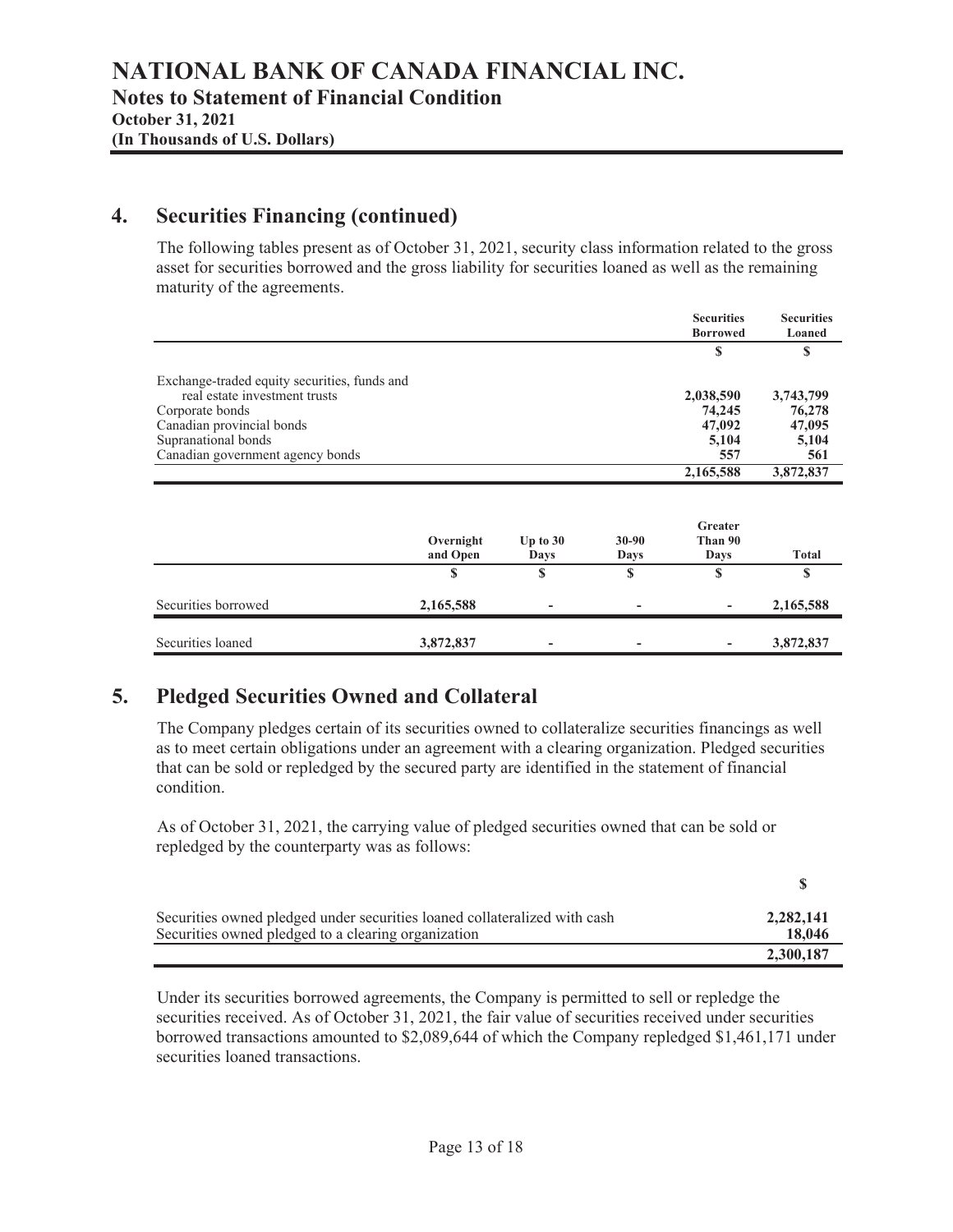### **5. Pledged Securities Owned and Collateral (continued)**

The Company received collateral in connection with certain securities for securities transactions in which the Company is the lender. In instances where the Company is permitted to sell or repledge these securities, the Company reports the fair value of collateral received and the related obligation to return the collateral in the statement of financial condition. As of October 31, 2021, securities received as collateral of \$1,330,198 and an obligation to return securities received as collateral of \$1,330,198 were reported in the statement of financial condition. Collateral received in connection with these transactions that was subsequently repledged was \$1,189,673 (see Note 8) as of October 31, 2021.

### **6. Receivable from and Payable to Broker-Dealers and Clearing Organizations**

The Company's institutional client security transactions are settled in cash against delivery or receipt of securities. These transactions are cleared by NBFI.

Amounts receivable from and payable to broker-dealers and clearing organizations as of October 31, 2021, consist of the following:

|                                                   | Receivable | Payable |  |
|---------------------------------------------------|------------|---------|--|
|                                                   |            |         |  |
| Securities failed-to-deliver/receive (Note 8)     | 20,271     | 28,570  |  |
| Receivable from/payable to broker-dealers         | 5,732      | 1,606   |  |
| Receivable from/payable to clearing organizations | 29,649     | 1,296   |  |
|                                                   | 55,652     | 31,472  |  |

Securities failed-to-deliver represent the contract value of securities which have not been delivered by the Company on settlement date. Securities failed-to-receive represent the contract value of securities which have not been received by the Company on settlement date.

### **7. Receivable from and Payable to Customers**

As of October 31, 2021, amounts receivable from and payable to customers consist of the following:

|                                      | Receivable | <b>Pavable</b> |
|--------------------------------------|------------|----------------|
|                                      |            |                |
| Securities failed-to-deliver/receive | 21,515     | 13,210         |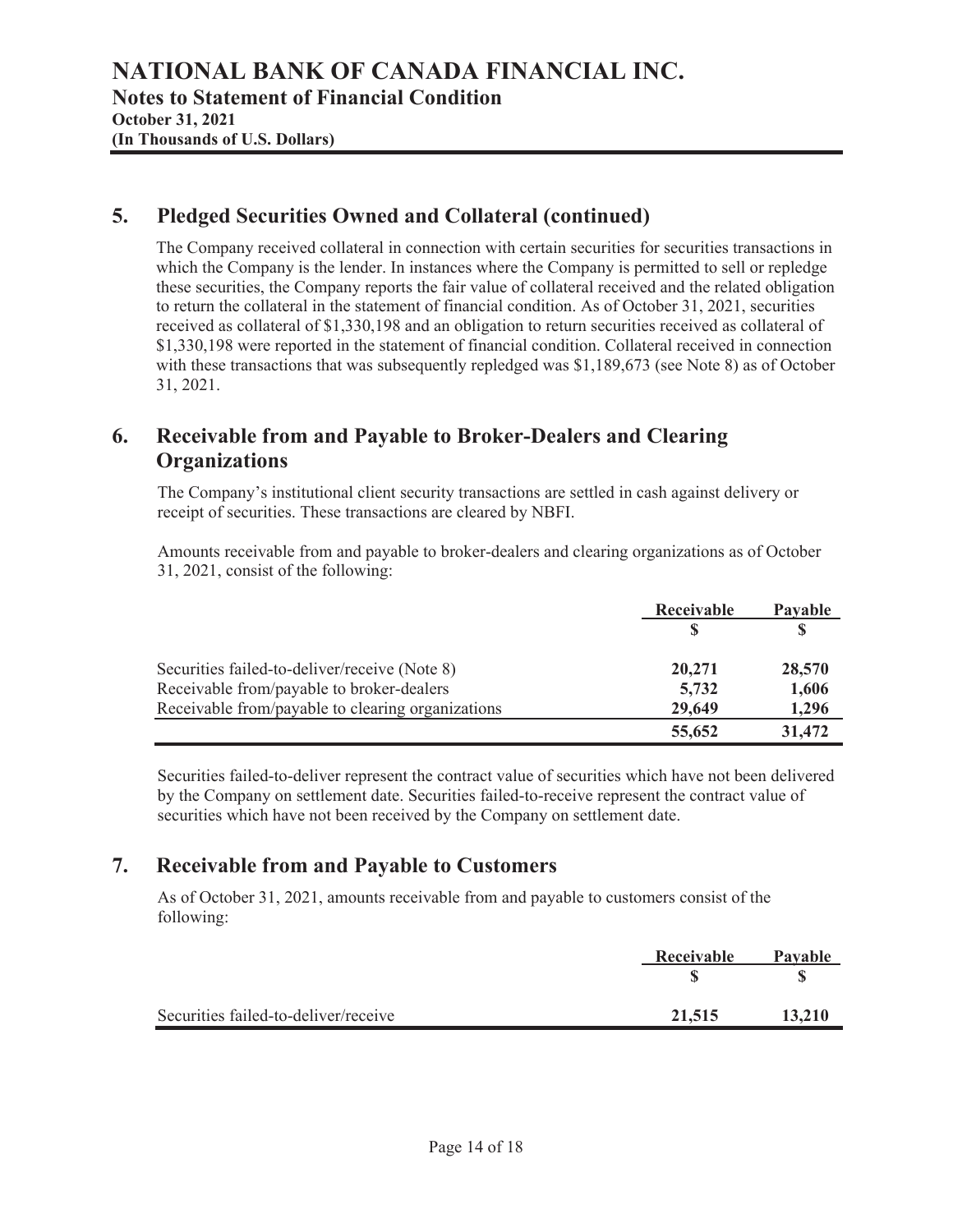### **8. Related Party Transactions**

The Company is involved in securities lending transactions with NBFI and has service agreements in place with NBFI and NBC, and NBC's U.S. branch. The service agreements describe certain services, expense sharing arrangements and other assistance the Company provides to its affiliates as well as describing services and functions provided by those affiliates to the Company.

The following table sets forth the Company's related party assets and liabilities as of October 31, 2021:

|                                                      | Parent<br>Company | <b>NBFI</b> | <b>NBC</b> | <b>Total</b> |
|------------------------------------------------------|-------------------|-------------|------------|--------------|
|                                                      | S                 | \$          | S          | S            |
| <b>Assets</b>                                        |                   |             |            |              |
| Cash                                                 |                   |             | 3,336      | 3,336        |
| Securities owned and derivatives                     |                   |             |            |              |
| Total return equity swap contracts                   |                   |             | 811        | 811          |
| Securities borrowed                                  |                   | 697,242     | 78,512     | 775,754      |
| Receivable from related parties                      |                   | 1,091       | 2          | 1,093        |
| Income taxes receivable                              | 15,085            |             |            | 15,085       |
|                                                      | 15,085            | 698,333     | 82,661     | 796,079      |
| <b>Liabilities</b>                                   |                   |             |            |              |
| Bank loan payable to ultimate parent company         |                   |             |            |              |
| Loan bearing interest at the rate of 0.05%           |                   |             |            |              |
| per annum, maturing on November 9, 2021              |                   |             | 996,655    | 996,655      |
| Securities sold, not yet purchased and derivatives   |                   |             |            |              |
| Interest rate swap contracts                         |                   |             | 982        | 982          |
| Securities loaned                                    |                   | 2,378,161   | 359,195    | 2,737,356    |
| Payable to broker-dealers and clearing organizations |                   |             |            |              |
| Securities failed-to-receive                         |                   | 28,570      |            | 28,570       |
| Payable to related parties                           |                   | 10,645      | 2,307      | 12,952       |
|                                                      |                   | 2,417,376   | 1,359,139  | 3,776,515    |

As of October 31, 2021, securities received as collateral in the amounts of \$854,677 and \$302,038 were repledged to NBFI and NBC, respectively, under securities for securities financing transactions.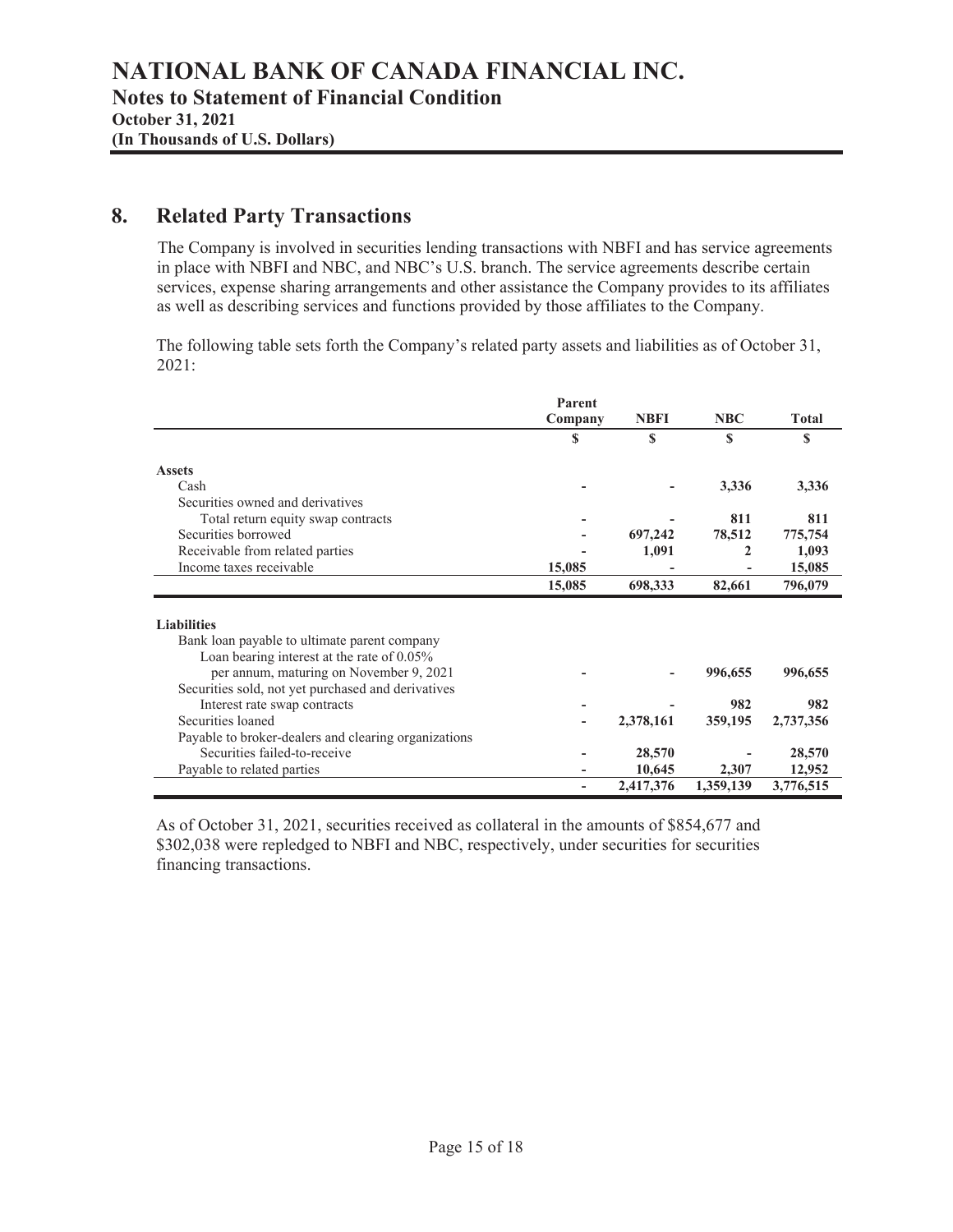### **9. Income Taxes**

The Company files its U.S. federal income tax return on a consolidated basis with its parent company and certain other subsidiaries of the parent company. Similarly, the Company is included in the combined state and local income tax returns filed by the parent company and certain other subsidiaries of the parent company. The Company's income tax provision is computed based on the U.S. federal statutory rate and the average state and local statutory rates, net of the related federal benefit. The Company's effective tax rate differs from the U.S. federal statutory tax rate primarily as a result of state and local income taxes.

Deferred income tax assets are recognized for temporary differences that will result in deductible amounts in future periods. Deferred tax liabilities are recognized for temporary differences that will result in taxable amounts in future periods. Recorded in the deferred tax balances are differences between the tax bases of assets and liabilities and their financial reporting amounts at each period end based on enacted tax laws and statutory tax rates applicable to the periods in which the differences are expected to affect taxable income.

As of October 31, 2021, the Company had deferred income tax assets totaling \$723, net of deferred income tax liabilities. The Company's deferred income tax assets included an asset, resulting from a foreign tax credit due from the parent company, of \$7,077 which will expire through 2031 if not utilized prior to that date. Management concluded that it is more likely than not that the entire amount of the foreign tax credit carry forward will not be realized in the future carry forward periods. As a result, the Company continues to maintain a valuation allowance against its deferred income tax asset related to the foreign tax credit. The valuation allowance increased by approximately \$2,592 during the year ended October 31, 2021.

As of October 31, 2021, the Company had no gross unrecognized tax benefits.

The Company is currently under examination by New York State for income tax returns for the years ended October 31, 2012 to 2017 and by New York City for income tax returns for the years ended October 31, 2016 to 2018. The Company remains subject to examination by state, local and foreign tax authorities for income tax returns for the years ended October 31, 2012 to 2020, as well as for its U.S. federal income tax returns for the years ended October 31, 2017 to 2020.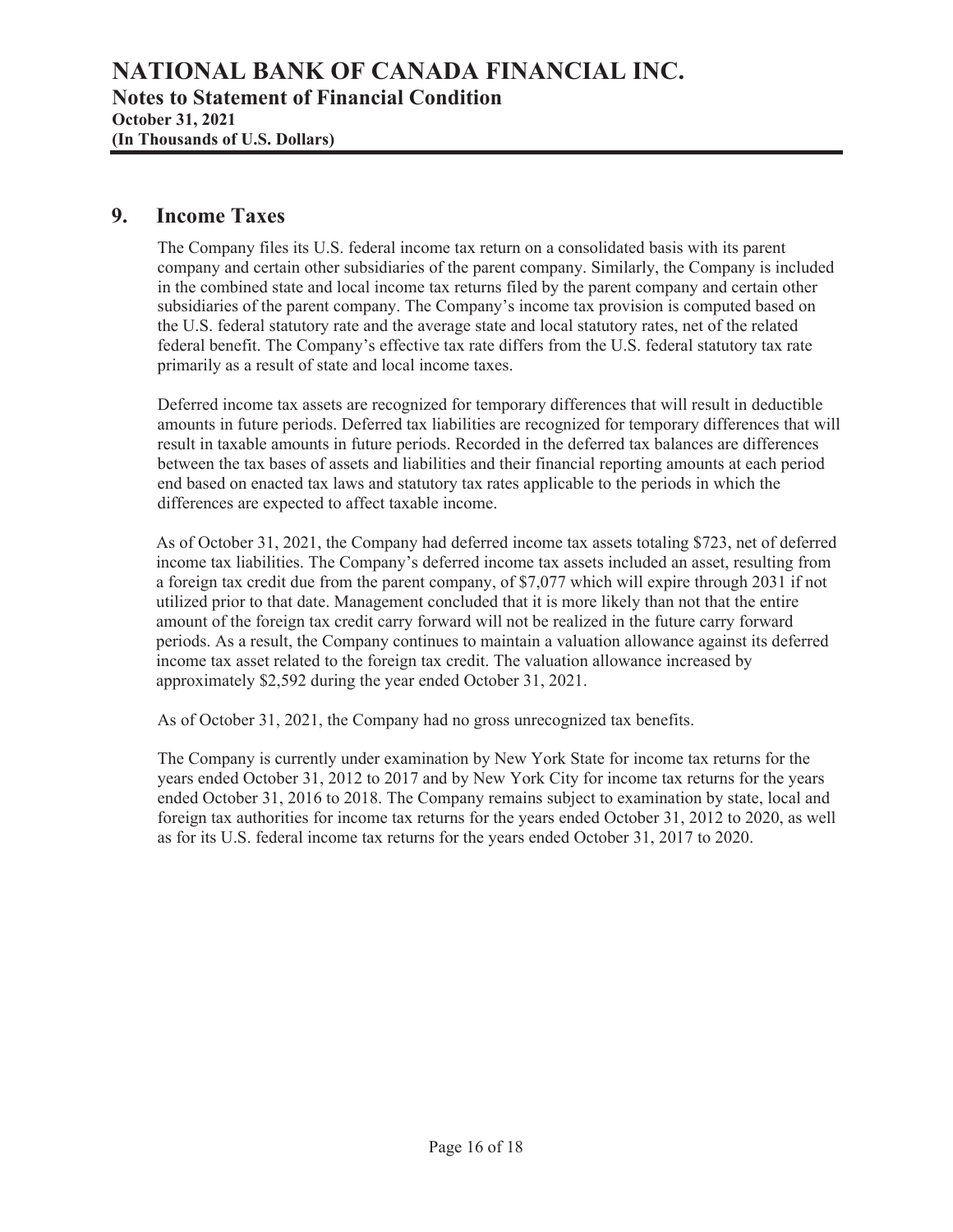### **10. Operating Lease Right-of-Use Assets and Liabilities**

The Company enters into operating leases for office facilities and equipment. FASB ASC 842, "Leases", requires the Company to recognize, for leases longer than one year, a right-of-use asset representing the right to use the underlying asset for the lease term, and a lease liability representing the liability to make payments. The lease term is generally determined based on the contractual maturity of the lease. For leases where the Company has the option to terminate or extend the lease, an assessment of the likelihood of exercising the option is incorporated into the determination of the lease term. Such assessment is initially performed at the inception of the lease and is updated if events occur that impact the original assessment.

An operating lease right-of-use asset is initially determined based on the operating lease liability, adjusted for initial direct costs, lease incentives and amounts paid at or prior to lease commencement. This amount is then amortized over the lease term.

The following table presents lease related amounts reflected in the statement of financial condition as of October 31, 2021:

|                                                                                                    | \$     |
|----------------------------------------------------------------------------------------------------|--------|
| Other assets – Operating lease right-of-use assets                                                 | 8,749  |
| Accrued expenses and other liabilities – Operating lease liabilities                               | 9,405  |
| The following table presents information about operating lease liabilities as of October 31, 2021: |        |
| <b>Year Ending on October 31st of:</b>                                                             | \$     |
| 2022                                                                                               | 1,363  |
| 2023                                                                                               | 1,363  |
| 2024                                                                                               | 1,443  |
| 2025                                                                                               | 1,453  |
| 2026                                                                                               | 1,453  |
| Thereafter                                                                                         | 3,150  |
| Total undiscounted lease payments                                                                  | 10,225 |
| Imputed interest                                                                                   | (820)  |
| Total operating lease liabilities                                                                  | 9,405  |

| Weighted average remaining lease term | 7.2 years |
|---------------------------------------|-----------|
| Weighted average discount rate        | $2.39\%$  |